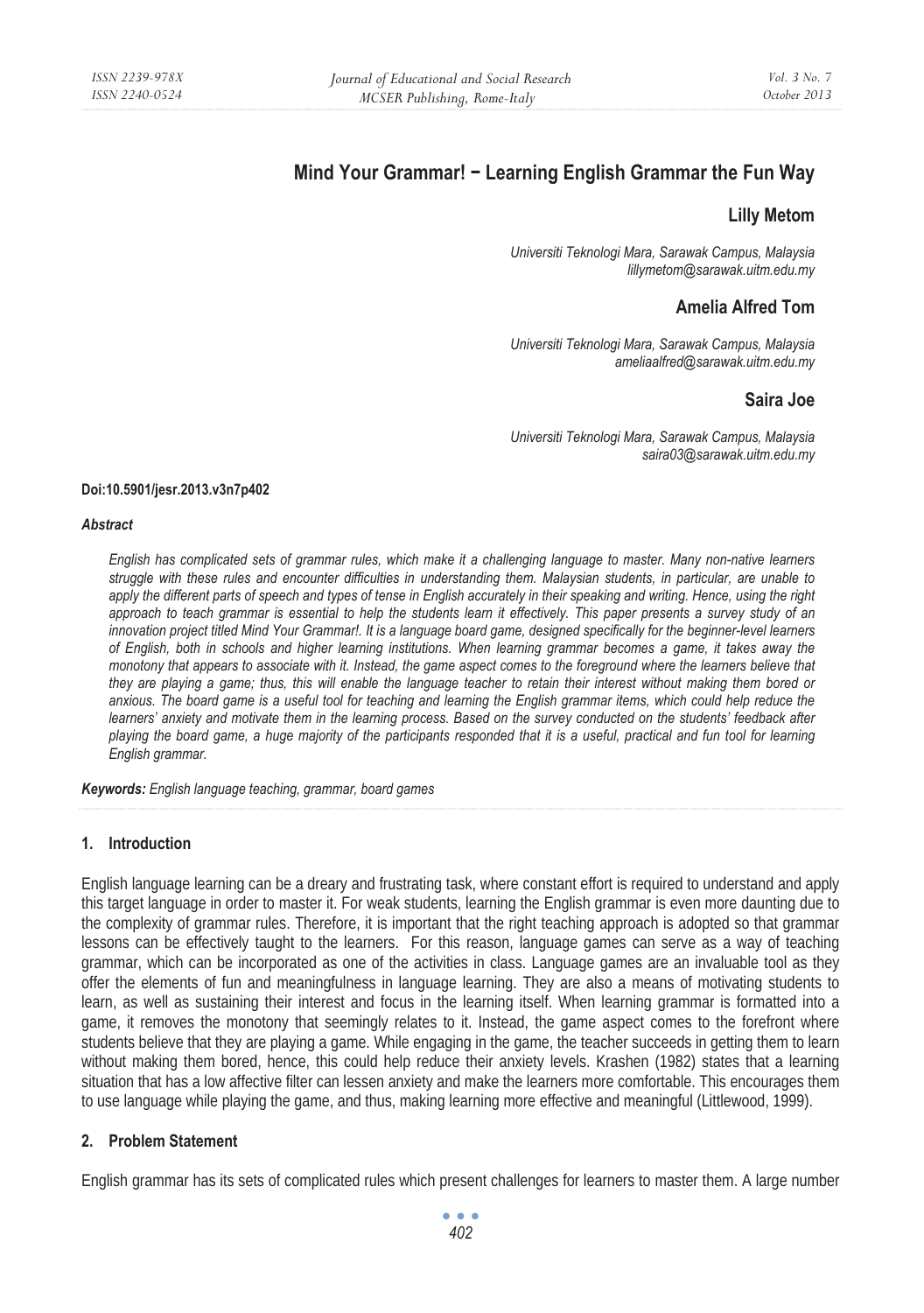of students struggle with these rules and could not completely understand many of the principles on their first or second reading. Most non-native students, such as the Malaysian students, are unable to apply the different parts of speech and types of tense in English accurately in their writing and speaking. In their attempt to apply the language skills, most grammar rules are normally confused, leading to common occurrences of erroneous structures in their speaking and writing. Therefore, it is essential to adopt an effective pedagogical approach in order to teach grammar effectively to the learners, especially those of the beginner or low proficiency level.

# **3. Objective**

The main objective of this innovation project is to offer a creative and fun tool for teaching grammar to the beginner-level of English language learners, both in schools and higher learning institutions. For this reason, we have come out with a language game called *Mind Your Grammar!*. It is a board game that exclusively focuses on English grammar components, tailored for the beginner or low proficiency level of language learners. This is an innovation project that integrates fun, simplicity and practicality in order to motivate the students to learn grammar in class. We believe that by employing this game in English grammar lessons, it will create a platform for a meaningful exchange of communication for the students. Besides, using only the lecture style English materials in teaching grammar in class has quite a low effectiveness. When learning English grammar involves long hours of lecture in explaining grammar rules followed by completing the drills, the learners tend to lose their interest along the way. Hence, the *Mind Your Grammar!* board game can possibly offer a better option for motivating the students to learn.

# **4. Literature Review**

According to Chang and Gogswell (2008), board games are a versatile asset in the classroom due to several benefits. They can be used to teach specific language forms and functions for diverse ESL/EFL contexts, age groups, proficiency levels, and content. In addition, they can also be adapted as a communicative activity in the classroom and applied as a concept for making one's own educational board game. Skehan (1998) also mentions that language board games promote communicative language learning through task completion, where the activities have some relationship to realworld contexts. Moreover, the use of games during teaching and learning helps the teacher to uphold the students' interest and focus during the class lesson. Games enable the teacher to create useful and meaningful contexts in language learning. When learners can react to the activity of the language game through their emotional expressions, the context clearly gives them a meaningful reason to learn the language (Wright, Betteridge & Buckby, 2005). Dalton (n.d.) states that "Activities structured as games can provide concrete practice for learners, while reducing the tension and anxiety often encountered during the learning process." The author further argues that games can be beneficial for language learning in which they are normally designed in accordance with real-life activities. They offer the students with an opportunity to exercise real and meaningful language contexts while interacting in the game with others involved. Language games perform an immediate practical function where the teacher can set the embedded tasks which are interesting to the learners. Furthermore, Granger (1982) mentions that games enable the learners to participate in lively activities in class. Instead of just listening to the teacher explaining grammar rules during the class lesson, the students will do most of the talking while completing the tasks and interacting with others. Likewise, Clark (1982) asserts that games can be utilised as a means to assess and rehearse language lessons in a fun and entertaining atmosphere. By employing games as a pedagogical approach, the learners are often more motivated as compared to doing the desk tasks. While playing the games, the students' attention can be focused on the game activity, whereby subconscious learning of the language items will take place in them. Thus, this enables the learners to review and reinforce what they have learned in class.

Previous studies on the use of games for teaching grammar in class revealed the versatility of the language games and positive acceptance of the respondents on the subject matter. Besides, using games in language activities had been proven to produce positive results among the participants. For instance, Tengku Nazatul and Rahmah (2013) carried out a study involving 115 pre-TESL students of UiTM Pahang, Kuantan Campus, which aimed to investigate the advantages of employing board games to teach grammar. Utilising the experimental method for collecting data, the students were divided into two main groups: the control and experimental groups. The authors also used the survey method to elicit the responses on the treatment given to those in the experimental group. The results showed that the mean score for the experimental group was higher than the control group. It was revealed that the incorporation of board games in the treatment showed a significant difference between the two groups. The authors concluded that board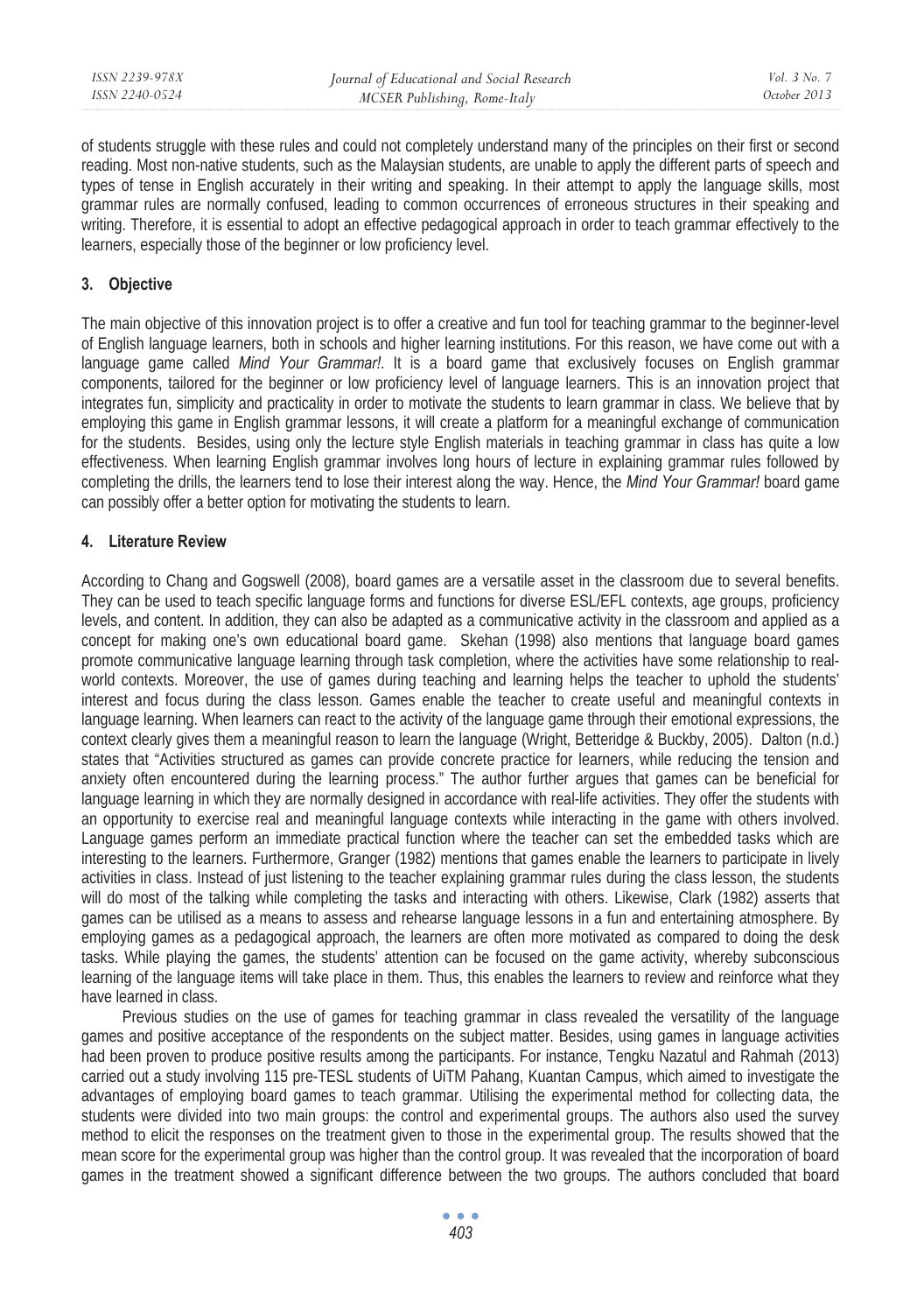games serve as a useful teaching tool that can be employed in grammar lessons as they offer various positive results in learners. In another research study conducted by Lawrence and Lawrence (2013), the authors examined the attitude of student teachers towards using grammar games for teaching English. The study employed the survey method for data collection, involving the student teachers doing their B. Ed. degree course in the Colleges of Education in Tirunelveli District. The study results revealed that a majority of the student teachers displayed a favourable attitude towards the utilisation of grammar games in teaching English at the secondary level. In another study done by Yolageldili and Arikan (2011), the authors looked into the efficiency of employing games in teaching grammar to young learners. In the study, the perceptions of 15 Turkish EFL teachers working in primary schools were gathered using the questionnaire method. The findings revealed that the Turkish EFL teachers acknowledged the important contribution of language games in classroom teaching. They also agreed that using games as a means of instructional approach is advantageous for teaching young learners.

# **5. Methodology**

This innovative project employed the survey method for collecting data from the participants. The participants were comprised of the students taking the English proficiency courses at pre-diploma level in the MDAB programme of Universiti Teknologi MARA (UiTM), Sarawak Campus. Precisely, there were 81 respondents in total, selected from the Pre-Diploma Programme of Business Management Faculty from Part 1, Session 2013/2014. Briefly, the MDAB programme (in its full term— *Mengubah Destini Anak Bangsa* Programme) is a programme inspired by the current Prime Minister, Datuk Seri Najib Razak. It was first established in UiTM in 2010 to provide educational opportunity for the qualified poor Malays and other *bumiputeras* from rural areas as well as urban areas, whose parents' monthly income is less than RM2,000. The programme is also offered at other UiTM branch campuses, namely, UiTM Sabah, UiTM Johor, UiTM Kelantan, UiTM Kedah, UiTM Negeri Sembilan, UiTM Pahang, UiTM Perlis and UiTM Terengganu. The students embarking in the programme have to complete the English proficiency courses, which will qualify them to proceed to the diploma level upon getting a pass of at least a C grade. The student selection for this study was based on the fact that their competence of the English language is generally low or at the beginner level, in which the board game is specially tailored for these target learners.

# **6. Research Instrument**

A set of questionnaire was used in this survey study of the innovation project, which is divided into two parts: Section A and Section B. Section A consists of the respondents' profile (i.e. gender, age, mother tongue, hometown, and the SPM English result), while Section B comprises their feedback on the board game in accordance with 10 items stated in the questionnaire (see Table 1). The selected students were requested to play the game and give their responses by indicating their feedback in Section B of the questionnaire.

# **7. Data Analysis**

The participants' responses on the language game's effectiveness and other attributes related to it were measured using the 5-point Likert scale (i.e. *Strongly Agree, Agree, Neutral, Disagree,* and *Strongly Disagree*). After playing the board game, they were given the questionnaire for them to indicate their responses. The results of the survey were analysed and converted into percentages, as shown in Table 1.

# **8. Descriptions of the** *Mind Your Grammar!* **Board Game**

This language game comprises a game board, 500 cards marked with '?' (see Figure 2 for a sample of the card) that consist of grammar questions with multiple options, four game pieces (movers) representing the players, a dice, and an answer booklet with brief notes on grammar components. The board game illustrates a spiral comprising 100 spaces marked with numbers from 1 to 100 (See Figure 1). The spaces in the spiral consist of colourful images of rockets, comets and question marks (?), which we believe are appealing to the learners.

> $\bullet$   $\bullet$   $\bullet$ *404*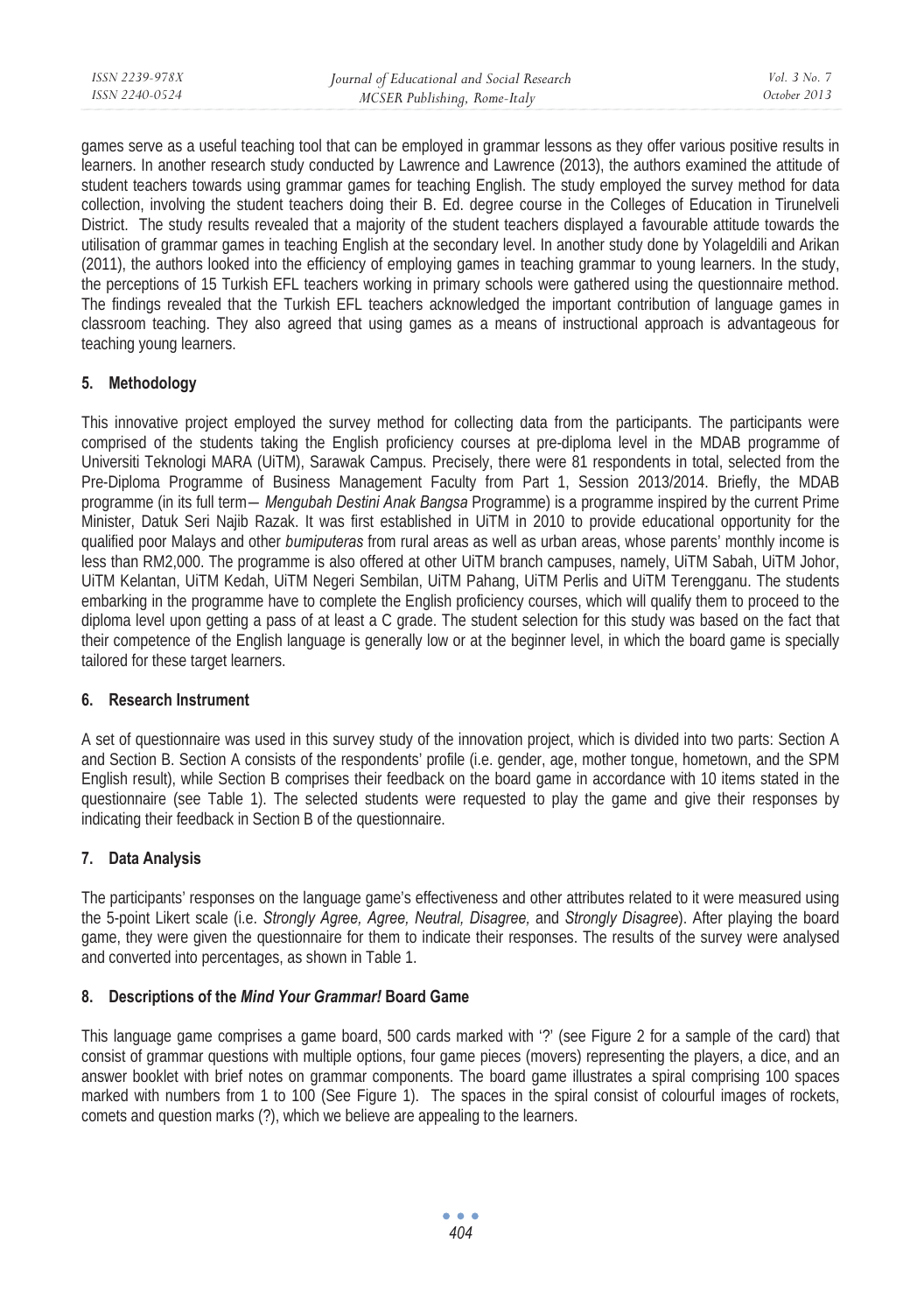#### **9. How to Play the Game**

The students were briefed on the purpose of the survey and how the game is played. The game can be played by 2-4 players. To start the game, each player takes turn to roll the dice, where the highest score will go first. Whenever a player lands on the space marked with '?', he/she needs to pick a card and answer the question on it (note: all the questions are related to grammar items for low proficiency level). If the answer is correct, the player will have a chance to roll another dice, however, if the answer is incorrect, he/she will miss a turn. If the player lands at the bottom of a rocket, he/she will move upward. On the contrary, if he/she lands at the tail of a comet, he/she will go downward. The game is similar to the concept of snake-and-ladder game, in which the player who reaches the space marked '100' first is the winner. It takes approximately 15 to 30 minutes to finish the game depending on the players' speed in answering the questions or reaching the winning space.



**Figure 1:** The game board



**Figure 2:** A sample of the question card

# **10. Results and Discussion**

The findings from Section A of the questionnaire revealed that the respondents were comprised of 59.26% female and 40.74% male, and all of them are Sarawakian *bumiputeras* (i.e. Malays, Ibans, Bidayuhs, Kayans, Kenyahs and Kelabits). The respondents' ages ranged between 17-22 years old. In addition, a huge majority of the selected students were from rural areas, namely, Sri Aman, Mukah, Bintangor, Limbang, Belawai and Belaga. The findings also showed that a majority of the respondents acquired low grades in their English for Malaysian Certificate of Education (SPM), either grade D or E.

On the other hand, as presented in Table 1, the findings from Section B of the questionnaire revealed that all the students enjoyed playing the board game, whereby 51.95% agreed and 48.15% strongly agreed on this survey item. As for survey item No. 2, 48.15% of the students displayed their strong agreement. Likewise, the same percentage of the students (48.15%) also revealed that they liked the colourful and fun features of the game. However, 3.7% of the respondents were neutral on this survey item. For survey item No. 3, a majority of the students (55.56%) agreed that they had learned something new when playing the board game, followed by 44.44% who strongly agreed on this item. In addition, for survey item No. 4, a majority of the students (55.56%) agreed that the board game could improve their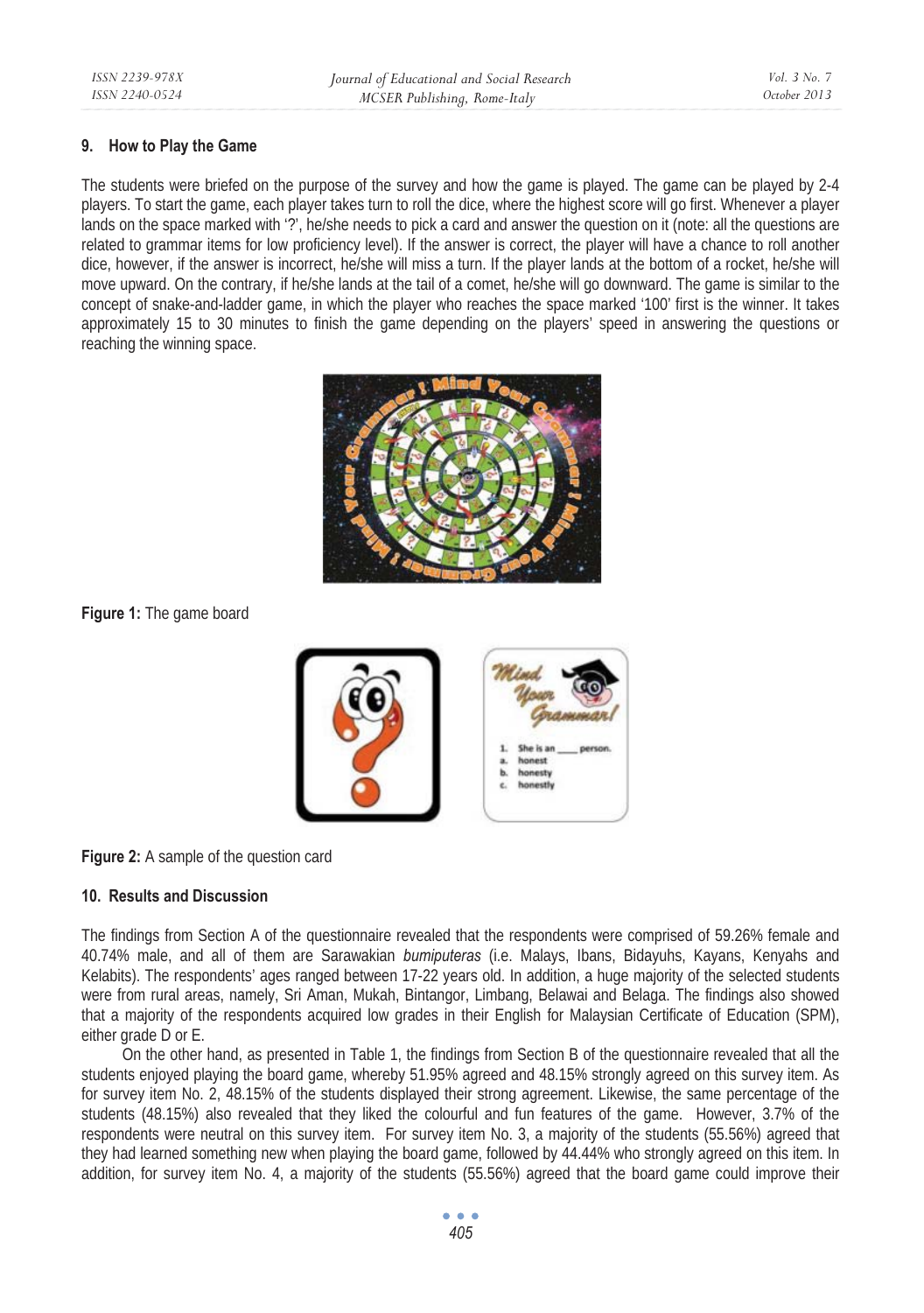| ISSN 2239-978X | Journal of Educational and Social Research | Vol. 3 No. 7 |
|----------------|--------------------------------------------|--------------|
| ISSN 2240-0524 | MCSER Publishing, Rome-Italy               | October 2013 |
|                |                                            |              |

grammar skills, while 44.44% expressed their strong agreement. As for survey item No. 5, a majority of the students (59.26%) revealed their agreement that the board game had encouraged them to communicate with their friends in English. Meanwhile, 40.74% of the students strongly agreed on this item. For survey item No. 6, a majority of the students (55.56%) stated that they agreed that using the board game was a fun way of learning English grammar, while 44.44% of the respondents displayed their strong agreement. With reference to survey item No. 7, a majority of the students (51.85%) strongly agreed that the questions in the board game are clear and can be easily understood, whereas 48.15% of the respondents agreed on this matter. For survey item No. 8, a majority of the participants (55.56%) expressed their agreement that they would play the board game with their friends and family members in class or at home. Meanwhile, 37.04% of the students strongly agreed on this survey item. Nevertheless, 7.40% of the students were neutral on this matter. For survey item No. 9, a majority of the students (51.85%) agreed that the board game is a practical and meaningful way of learning grammar items, whereas 48.15% of them expressed their strong agreement. Finally, for survey item No. 10, a majority of the students (51.85%) stated that a grammar lesson should include grammar games as part of the activities, while 48.15% of the students agreed on this matter.

The results from the survey generally reveal the positive acceptance of the respondents to the board game. Students tend to regard learning English grammar as a difficult and boring subject due the complexity of the rules. However, with the right approach adopted, the teaching of grammar can be made fun and effective, such as by using grammar games. The students in this survey study of the innovation project clearly expressed their recognition of incorporating games in grammar lessons as a means of motivating them to learn. The activities in the game encourage them to interact with others in English, as well as improve their grammar skills while having fun with the language. The board game (i.e. *Mind Your Grammar!*) gives them a platform to review what they have learnt in their grammar lessons (Sultanova, 2011). Furthermore, the use of board games is more pleasurable and meaningful as learners can practise their grammar skills in their interaction with others. By using games in classroom lessons, "language use takes precedence over language practice, and in this sense games help bring the classroom to the real world, no matter how contrived they may be" Celce-Murcia and Macintosh (1979, p. 54). Besides, they provide students with an entertaining and relaxing learning atmosphere, and thus, this may reduce their stress and anxiety in learning grammar (Krashen, 1982).

| No             | <b>Survey Questions</b>                                                               | <b>Strongly Agree</b> |       | Aaree |       | Neutral  |          |
|----------------|---------------------------------------------------------------------------------------|-----------------------|-------|-------|-------|----------|----------|
|                |                                                                                       |                       | %     | n     | $\%$  | n        | %        |
|                | I enjoy playing Mind Your Grammar!.                                                   | 39                    | 48.15 | 42    | 51.85 | $\Omega$ | $\Omega$ |
| $\overline{2}$ | I like the colourful and fun features of the board game.                              | 39                    | 48.15 | 39    | 48.15 | 3        | 3.70     |
| 3              | I learn something new when I play the board game.                                     | 36                    | 44.44 | 45    | 55.56 | 0        | $\Omega$ |
| 4              | can improve my grammar skills when I play the board game.                             | 36                    | 44.44 | 45    | 55.56 | $\Omega$ | $\Omega$ |
| 5              | The board game encourages me to communicate in English<br>with friends.               | 33                    | 40.74 | 48    | 59.26 | $\Omega$ | $\Omega$ |
| 6              | Using the board game is a fun way of learning the grammar<br>items.                   | 36                    | 44.44 | 45    | 55.56 | $\Omega$ | $\Omega$ |
| 7              | The questions in the board game are clear and can be easily<br>understood.            | 42                    | 51.85 | 39    | 48.15 | $\Omega$ | $\Omega$ |
| 8              | I will play the board game with my friends and family<br>members in class or at home. | 30                    | 37.04 | 45    | 55.56 | 6        | 7.40     |
| 9              | The board game is a practical and meaningful way of learning<br>the grammar items.    | 39                    | 48.15 | 42    | 51.85 | $\Omega$ | $\Omega$ |
| 10             | A grammar lesson should include grammar games as part of<br>the activities.           | 42                    | 51.85 | 39    | 48.15 | 0        | $\Omega$ |

**Table 1:** The respondents' feedback on *Mind Your Grammar!* 

Note: The total number of respondents was 81. The results for *'Disagree'* and *'Strongly Disagree'* are not displayed in the table above as the responses to these scales were all nil.

#### **11. Conclusion**

Languages games, such as the *Mind Your Grammar!* board game, are indeed a useful and practical tool which can be integrated in grammar lessons to assist language teaching and learning. They motivate learners and promote meaningful